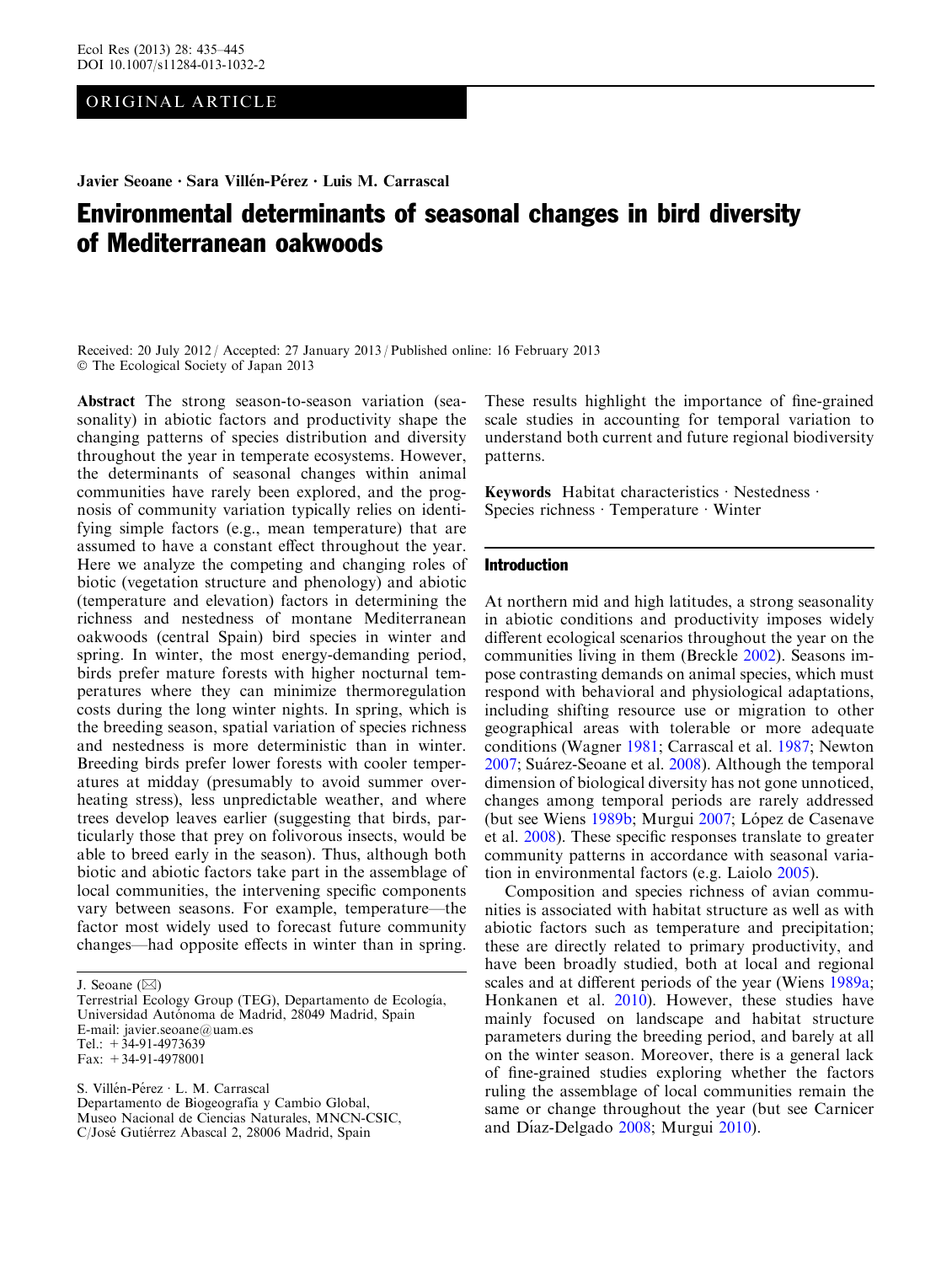During the breeding season, birds spatially restrict their mating to a central place due to time and energy constraints imposed by incubation and chick rearing duties. Thus, breeding birds show marked habitat preferences in relation to vegetation structure. Specifically, structural complexity of vegetation (tree maturity in forest environments) seems to be the most important attribute determining species richness and diversity at the local scale (Hurlbert [2004](#page-9-0); Hinsley et al. [2009](#page-9-0)). In contrast, during the winter period, when food resources are much scarcer and weather conditions unpredictable, birds adopt a vagabonding lifestyle exploring a greater variety of habitats over larger areas to track the spatiotemporal distribution of food availability (Levey and Stiles [1992](#page-9-0); Wiktander et al. [2001](#page-10-0)). From this perspective, in determining bird distribution at local scales it should be expected that vegetation structure loses importance in winter with respect to the breeding season. Moreover, the ordered gains and losses of species in assemblages, or nestedness (Wright et al. [1998](#page-10-0)), is hypothesized to decrease in periods of high mobility and relaxed habitat preferences, as is the case during winter time (Murgui [2010\)](#page-9-0).

On the other hand, wintertime air temperatures in temperate zones of the northern hemisphere are below the thermoneutral zone for small birds (usually between 20 and 32  $\textdegree$ C; Calder and King [1974;](#page-9-0) Kendeigh et al. [1977](#page-9-0)), and the duration of nighttime is considerably longer than that of daytime (approximately 9 vs. 15 h in central Spain during mid-winter). Under these circumstances, wintering birds might respond to spatial variations in temperature, resulting in higher populations observed in warmer areas (Meehan et al. [2004](#page-9-0); Carrascal et al. [2012\)](#page-9-0). In addition, species–energy relationships may arise because high-energy areas support more individuals and these larger populations may buffer species from extinction, thus leading to an increase of species richness (the ''more-individuals hypothesis'': Hurlbert [2004](#page-9-0); Evans et al. [2005](#page-9-0)). These stressful temperatures do not usually occur in the breeding season, except for sudden frosts and periods of bad weather conditions in early-mid spring that can compromise reproduction success. However, temperatures in the seasonal environments of temperate areas rise from winter minima to high summer temperatures, which can be above the upper critical temperature for small birds (usually above  $32-35$  °C; Calder and King [1974](#page-9-0); Kendeigh et al. [1977](#page-9-0)). Therefore, we expect birds to avoid the warmest areas in summer in order to reduce overheating and drought stress, a fact that seems to be supported by recent changes in species and assemblages in response to extreme heat waves (e.g. Visser et al. [1998](#page-10-0); Sæther et al. [2003;](#page-10-0) Jiguet et al. [2011](#page-9-0)).

Under this seasonal environmental scenario in temperate areas, intra-annual variation is foreseeable given both the extent to which bird diversity patterns are explainable by biotic and abiotic factors and the relative importance of thermal environment and habitat structure for the assemblage of local communities. However, predictions of species richness and distribution, particularly those forecasted under global change by correlative bioclimatic models, typically disregard these seasonal variations. Thus, most prognoses of community change rely on identifying simple, easy-to-measure factors (e.g., average temperature) that are assumed to have constant effects throughout the year (e.g., decreasing diversity; Peterson et al. [2002;](#page-10-0) Araújo et al. [2006;](#page-9-0) Pompe et al. [2008\)](#page-10-0).

Here, we explore the seasonality of the avifauna of deciduous forests located in the southwestern Mediterranean region (Central Spain). These montane Mediterranean oakwoods are representative of the most southern broadleaf forests in the southwestern Palaearctic Region (Costa et al. [1998\)](#page-9-0), and face dramatic reductions in their extension as a consequence of the predicted climate warming of the coming decades (Sánchez de Dios et al. [2009\)](#page-10-0). Moreover, woodland bird populations in the Iberian Peninsula are peripheral in the geographical domain of the western Palaearctic, because a large number of species have their core distribution areas in central and northeastern Europe, with geographical variation of woodland bird species richness decreasing towards southwestern Europe (Tellería and Santos [1993;](#page-10-0) Mönkkönen [1994;](#page-9-0) Tellería and Santos [1994;](#page-10-0) Mönkkönen and Viro [1997](#page-9-0); Carrascal and Díaz [2003\)](#page-9-0). According to the abundant-center hypothesis, abiotic determinants of species distribution are more stringent toward the periphery of a distribution range (see a review and a critique in Sagarin et al. [2006\)](#page-10-0). Thus, controls of biodiversity are expected to stand out in these peripheral areas.

Concretely, we study the montane oakwoods of central Spain, with a continental Mediterranean climate characterized by cold winters and warm summers. The mountainous study area offers a considerable environmental heterogeneity, both in orographic characteristics (elevation and cardinal orientations) and in habitat structure (tree maturity, canopy cover, and development of shrub and herbaceous layers; mainly because these forests have been intensively managed for charcoal and cattle grazing). This strong seasonal contrast in abiotic conditions in a heterogeneous woodland environment provides an excellent opportunity to investigate the competing roles of several factors in determining species richness and community assembly at a local scale. The goals of this study are: (1) to relate species richness to orographic, vegetation structure and thermal characteristics of woodlands describing factors (ambient temperature, habitat diversity) and resources (food availability) for forest bird species; (2) to assess how the relationships change between seasons; and (3) to test if the nestedness of bird assemblages is lower in the winter than in the breeding season, considering the relaxed habitat preferences and higher mobility of birds in winter. We hypothesize that species richness and the ordered composition of bird assemblages (i.e. nestedness) will be more associated with variables that are directly related to the energy budget of birds in the more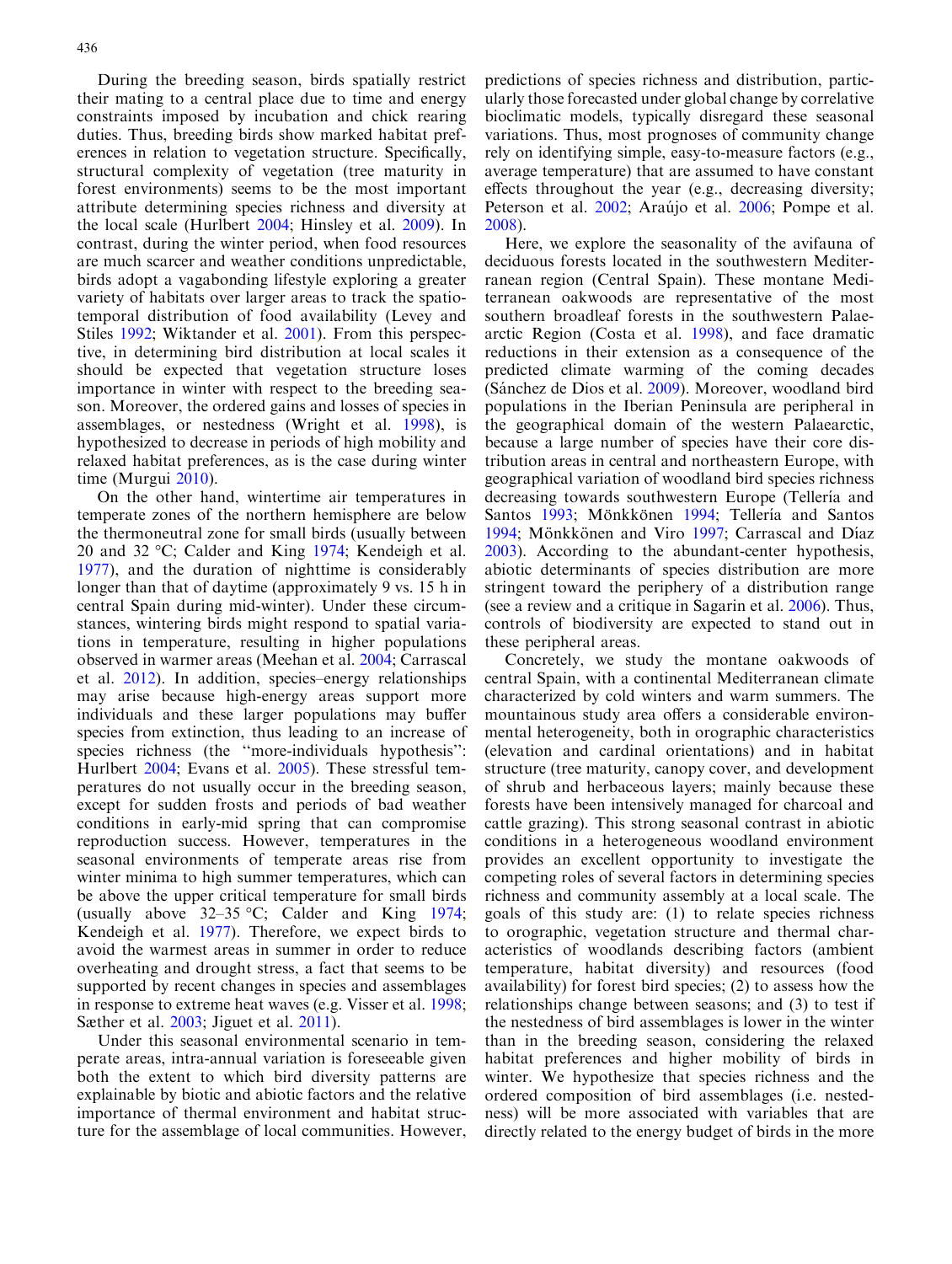energetically demanding season (i.e. winter), while the relevance of variables accounting for the onset of breeding, resource use and niche partitioning will stand out during spring. Also, we will briefly discuss the conservation implications of our findings regarding the influence of temperature and vegetation structure on species richness and distribution.

## Methods

#### Study area and period

The study was conducted in the Sierra de Guadarrama region (Madrid province, Central Spain,  $40^{\circ}54'11''$ – 40°33′45″N, 3°46′08″–4°10′03″W), spanning over 500  $km<sup>2</sup>$  at elevations ranging from 900 to 1600 m a.s.l. Woodland plots were selected in monospecific forests of Quercus pyrenaica (a marcescent species typical of southwestern Mediterranean mountains), covering a wide range of variation in forest maturity, elevation and cardinal slope orientations (to account for the amount of incident solar radiation). The climate of the region is continental cold Mediterranean climate, with abundant snowfall and frost in winter (respectively 15 and 49 % of the days in December and January of 2009–2010), and sporadic snowfall and frost in spring (respectively 6 and 9 % of the days in May 2009–2010; data from three neighboring meteorological stations with an average elevation of 1272 m a.s.l.; Spanish Agencia Estatal de Meteorología. Ministerio de Medio Ambiente, y Medio Rural y Marino). We censused a total of 40 plots of 75 m in diameter in winter (December–January) and spring (May) of two consecutive years (2008–2010), focusing on 20 plots each year.

Bird censuses, habitat structure and temperature

We surveyed birds using point count stations (Bibby et al. [2000](#page-9-0)) lasting 10 min. The settlement period prior to the point count starting was 5 min. All auditory and visual contacts were recorded, but only those within a 75 m (1.77 ha) radius were used in subsequent analyses, because a large proportion  $(76 \%)$  of the contacts were detected within this census belt. The same trained persons conducted the censuses (LMC and JS) on nearly windless (wind speed  $\leq 3 \text{ m s}^{-1}$ ) and rainless days, within the first 3 h of the morning and in the afternoon beginning 2 h before sunset. We made an effort to improve accuracy in distance estimates, and to reduce interobserver variability, by training continuously with a laser rangefinder to the cut-off point of 75 m. Plots were separated by at least 300 m to minimize the probability of sampling the same birds more than once, resulting in the nearest oakwood plots being separated by steep ridges. Each year, the censuses were repeated on three different days in December and January (wintering season for all species), and on three different days in May (breeding

season for all species). Thus, each oakwood plot had an accumulated census time of 30 min per season, which is adequate for bird surveys of woodland birds (Shiu and Lee [2003](#page-10-0)). Species richness was estimated as the average number of forest bird species per 10 min census in the three visits, per plot and season.

Two adjacent 25-m-radius plots were placed within each oakwood plot to sample vegetation structure, representing the environmental heterogeneity within the census plot. Measurements defining vegetation structure were covers of the tree and shrub layers (distinguishing four bush types: oak regrowth  $\leq 2$  m in height; thorny, fruit producing, shrubs of genus Crataegus, Rubus, Prunus and Rosa; Cistus spp macchie shrubs; and Cytisus and Genista brooms), average height of the shrub and tree layers, number of trunks within three diameter classes: 5–10, 10–30 and more than 30 cm at the breast level, average diameter of the 5 thickest oaks, and number of trunks covered by ivy per unit area (see "[Appendix](#page-8-0)" for more details on habitat structure in the 40 study oakwood plots). All vegetation structure variables were visually estimated, after previous training, by LMC and JS and their measurements were averaged for each plot. In addition to structure, leaf development was estimated in May when bird censuses were carried out, as a control of tree phenology ('['Appendix'](#page-8-0)').

To describe local winter and spring air temperatures, one temperature logger (Onset HOBO Pendant, accuracy  $0.47 \text{ °C}$  was set in each oakwood plot. Loggers were placed on thick trunks, oriented to the north and at approximately 1.5 m above ground. Data loggers recorded air temperature every 10 min from 01 December to 31 January and from 15 April to 16 June in both study years. For each recording day (144 measurements), midday temperature and minimum night temperature were obtained. Temperatures for the 62 days of the study period were averaged for each oakwood plot (see '['Appendix'](#page-8-0)'). Temperature loggers were also set in the 40 woodland plots during 62 summer days from July to August 2010, in order to assess how stressful summer temperatures were in the study area.

Finally, variables summarizing geographical position of the census plots (i.e. elevation and cardinal orientation) were obtained from 1:25000 maps of the Servicio Geográfico Nacional de España. The cosine of the cardinal orientation was used as a description of the northern-southern component of woodland plots (cos  $0^{\circ} = 1$ , cos 180° = -1), and thus the amount of solar radiation incidence in the study plots.

We controlled for several confounding sampling artifacts and large-scale effects to test contemporary environmental controls on local species richness patterns. First, sampling was done in equal-sized plots within the same habitat type (montane oakwoods), and thus richness estimates were not affected by area inequality (larger areas bias to larger estimates). Additionally, we controlled habitat structure effects on species richness statistically, by including vegetation structure variables in the analyses.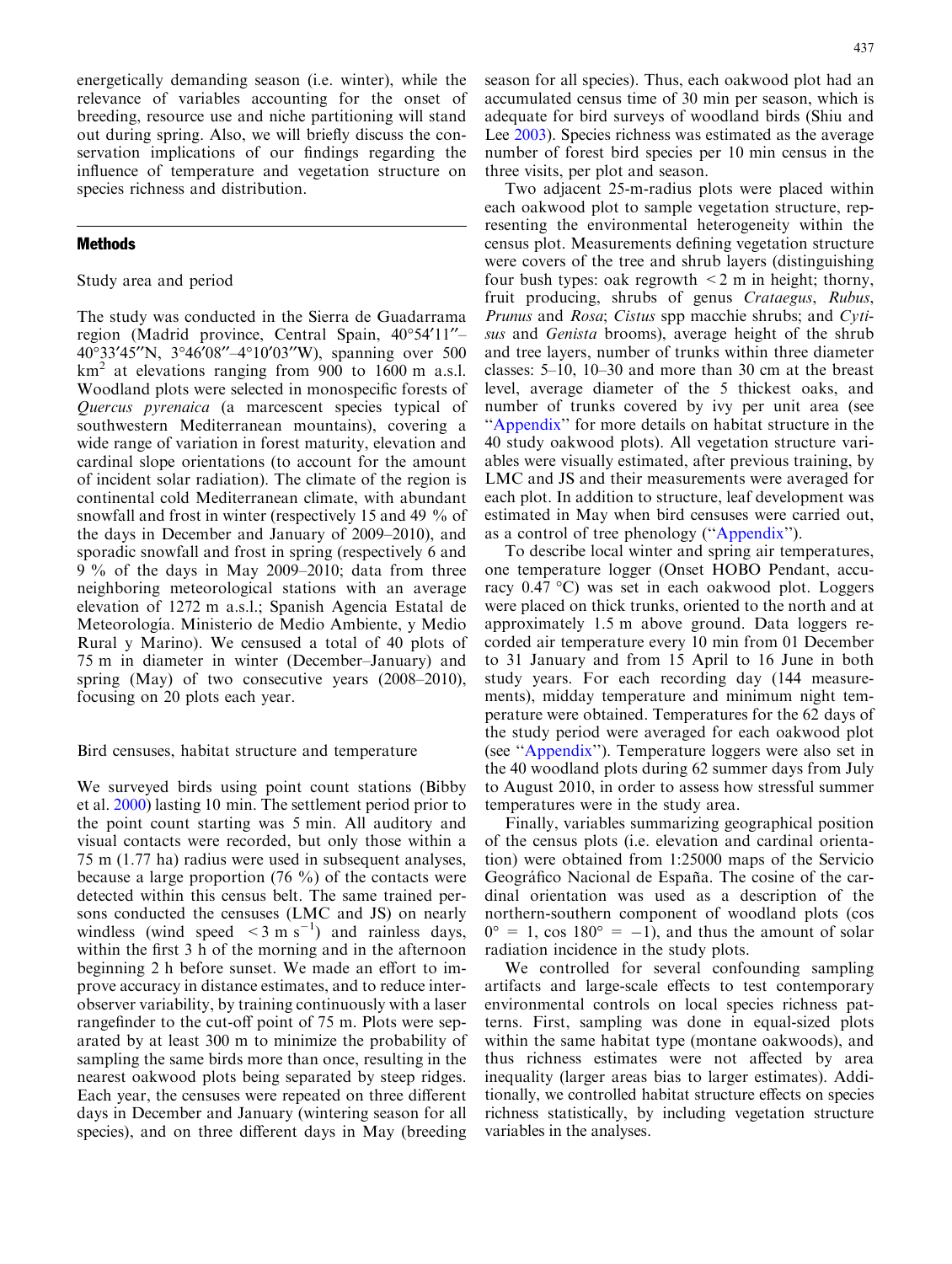#### <span id="page-3-0"></span>Data analyses

To assess whether the spatial variation in species richness could be attributed to the potential explanatory variables, multiple linear regression models were built with either species richness or nestedness rank of woodland plots as the response variables, using the information–theoretic model comparison approach. Alternative models were compared with Akaike's second-order information criterion corrected for small sample sizes (AICc; Burnham and Anderson [2002](#page-9-0)). Only those more plausible models with  $\triangle AICc \leq 2$  were selected. Rather than base inferences on a single, selected best model from an a priori set of models, inference was based on the entire set of models using weights  $(W_i)$ derived from AICc figures. Such a model-averaged estimator compares favorably in terms of bias and precision with a single estimator that would be extracted from just the best model (Burnham and Anderson [2004\)](#page-9-0). Standardized regression coefficients  $(\beta)$  were obtained in regression analyses as a measure of the sign and magnitude effects of predictor variables (i.e. analyses were carried out with standardized variables, such that their averages are zero and variances are 1). Parameter estimates ( $\beta$  and  $R^2$ ) were averaged using model weights  $(W_i)$  derived from all models with  $\triangle AICc \leq 2$  (Arnold [2010](#page-9-0)). All the statistical analyses were carried out using STATISTICA 10 (StatSoft Inc, Tulsa, Oklahoma).

Nestedness describes a pattern of orderly impoverishment in species composition by which poor communities are nested subsets of richer communities. These patterns have been attributed to several mechanisms from passive sampling (sites with larger carrying capacities are more likely to accumulate mores species) to selective colonization and extinction according to area and isolation of sites, and environmental filtering according to habitat quality and heterogeneity (see a review in Ulrich et al. [2009\)](#page-10-0). In our study, passive sampling was controlled for by the comparison with suitable null models, and nestedness rank could be linked to environmental descriptors compounding habitat quality, whose importance varied between seasons.

Two indexes were calculated to assess assemblage nestedness among the 40 plots on each season: the matrix temperature  $(T)$  and the NODF (Nestedness metric based on Overlap and Decreasing Fill), both based on the arrangement of species on a site (rows) by species (columns) matrix (Rodríguez-Gironés and Santamaría [2006](#page-10-0); Almeida-Neto et al. [2008\)](#page-9-0). T, which decreases with nestedness, is the most commonly used metric for assessing overall nestedness (Ulrich et al. [2009](#page-10-0)) and we used it here to facilitate informal comparisons. The newer NODF index has better statistical properties and allows for the quantifying of the separate contribution to nestedness of columns (due to incidence of species) and rows (due to composition of sites; Almeida-Neto et al. [2007](#page-9-0)). NODF increases with nestedness. The significance of these results was estimated by comparison with null model communities, which were simulated by

randomizing the original presence/absence matrix. Two different null models that incorporate plausible biological structures were tried:  $c_0$ , which randomizes rows and columns in a constrained way to keep column frequencies, and  $r_1$ , which maintains site frequencies and uses column marginal frequencies as probabilities (Jonsson [2001;](#page-9-0) Moore and Swihart [2007](#page-9-0)). Thus, null model  $c_0$ accounts for among-species differences (such as different abundances) so that significant nestedness would be attributed to variation in observed richness, while null model  $r_1$  accounts for among-sites differences (such as different carrying capacities) and, partially, for amongspecies differences, so that significant nestedness would be attributed to variation beyond observed richness or incidence (Moore and Swihart [2007](#page-9-0)). One hundred randomizations of the matrix were used. We related nestedness rank for sites with environmental variables. These ranks were given as the ordinate in the nestedness plots built with the index  $T$ , which are calculated as  $(k - 0.5)/n$  for  $k = 1...$ , *n* rows (i.e., the bottom row in the graphs, which is occupied by the more nested site, has a rank of  $(1 - 0.5)/40 = 0.0125$ . Estimates of nestedness were done with several versions of R (R Development Core Team [2011,](#page-10-0) versions 2.11 and higher) and the specialized functions of package Vegan (Oksanen et al. [2011,](#page-9-0) versions 1.17 and higher).

Vegetation predictor variables were synthesized in three vegetation structure factors by means of a Principal Components Analysis with Varimax rotation (PCA, Table 1). The first component (PC1) defines a gradient of oakwood maturity according to its positive relationship with oak height, diameter, density of thick oaks, and presence of ivy and a dense and diverse layer of thorny, fleshy-fruit producing shrubs. The second component (PC2) identifies the woodland plots with a welldeveloped shrub layer dominated by brooms and oak regrowth. Finally, the third component (PC3) is

Table 1 Principal components analysis performed with 12 variables defining habitat structure in 40 census plots (factors PC1–PC3 obtained after varimax rotation)

|                                             | PC <sub>1</sub> | PC <sub>2</sub> | PC3     |
|---------------------------------------------|-----------------|-----------------|---------|
| Average shrub layer height                  | 0.28            | 0.78            | $-0.10$ |
| Cover of thorny, fruit producing, shrubs    | 0.89            | $-0.18$         | $-0.02$ |
| Cover of oak regrowth $(< 2$ m in height)   | $-0.14$         | 0.77            | 0.02    |
| Cover of brooms ( <i>Genista, Cytisus</i> ) | $-0.10$         | 0.72            | $-0.13$ |
| Cover of <i>Cistus</i> shrubs               | $-0.17$         | $-0.06$         | $-0.64$ |
| Tree layer cover                            | 0.30            | $-0.19$         | 0.83    |
| Average oak height                          | 0.58            | 0.24            | 0.63    |
| Density of oaks 5-10 cm dbh                 | $-0.39$         | $-0.26$         | 0.59    |
| Density of oaks $10-30$ cm dbh              | $-0.42$         | $-0.43$         | 0.66    |
| Density of oaks $> 30$ cm dbh               | 0.87            | 0.17            | 0.16    |
| Average diameter of the 5 thickest oaks     | 0.88            | 0.18            | 0.09    |
| Number of trunks covered by ivy             | 0.82            | $-0.24$         | 0.06    |
| Eigenvalue                                  | 3.88            | 2.23            | 2.37    |
| % variance accounted for                    | 0.32            | 0.19            | 0.20    |
|                                             |                 |                 |         |

In bold type, significant correlations between variables and factors (at  $P < 0.001$ ). For more details on vegetation structure variables see ''[Appendix](#page-8-0)''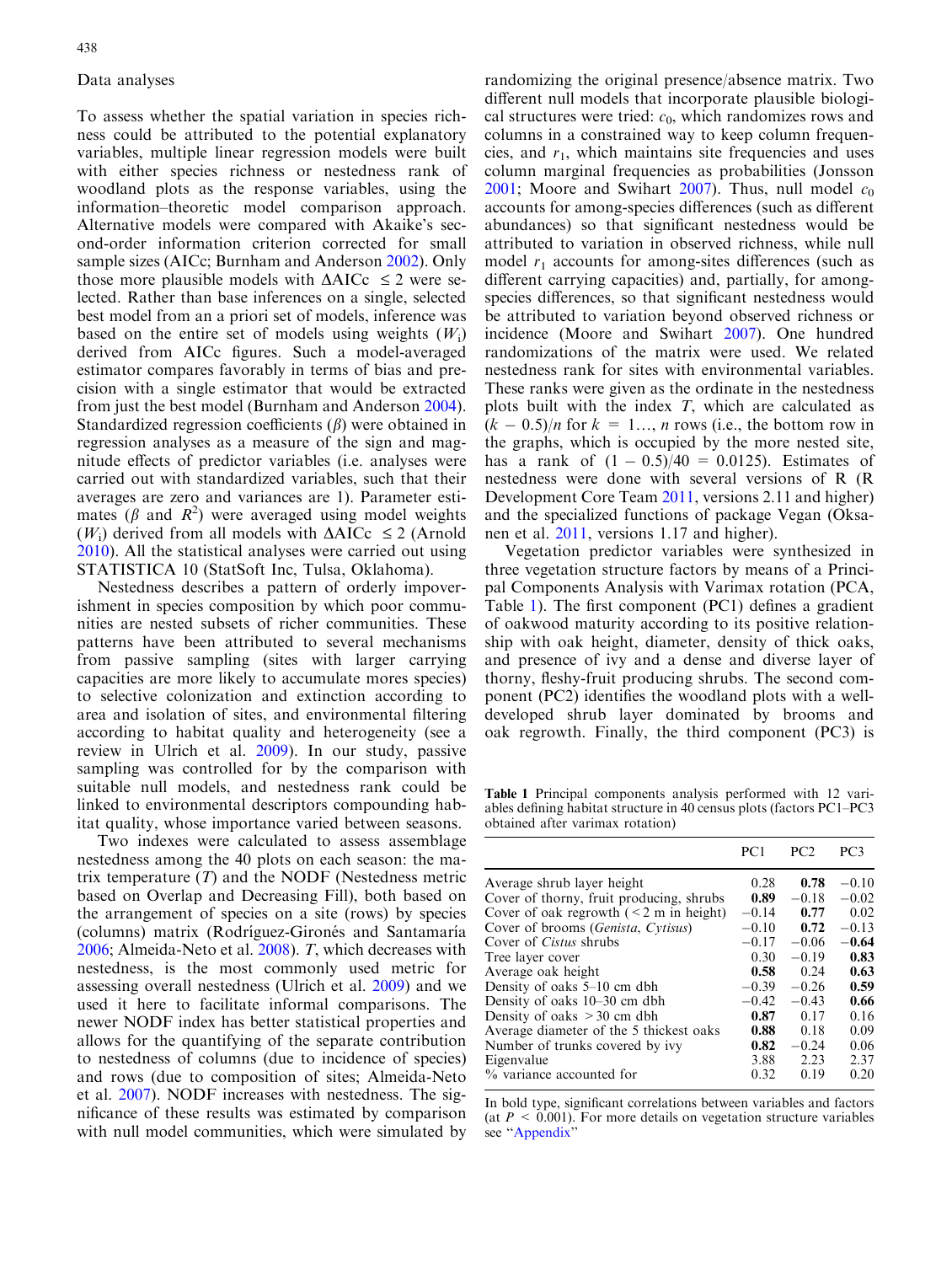positively related to density and cover of young oaks  $(< 30$  cm dbh).

### **Results**

a

partial residuals of<br>WINTER SPECIES RICHNESS

b

*NINTER SPECIES RICHNESS* 

partial residuals of

 $\ddot{\rm s}$ 

 $\overline{a}$ 

à

 $\overline{0}$ 

J.

 $\ddot{\sim}$ 

 $-4$  $-2$ 

3

 $\overline{a}$ 

 $\overline{1}$ 

 $\epsilon$ 

 $\overline{2}$ 

 $-3 -$ <br> $-3.5$ 

 $-3.0$  $-2.5$   $\sim$ 

 $\circ$ 

 $\circ$ 

 $-2.0$ 

 $-1.5$ 

 $\circ$ 

 $\epsilon$ 

 $-1$ 

# Species richness

Nearly one half of the observed spatial variation in wintering bird species richness (49.4 %) was explained by an average model including oakwood maturity (first vegetation PCA axis in Table [1\)](#page-3-0) and minimum night temperature as the most influential variables ( $\Sigma W_i > 0.8$ and highest magnitude effects; two models with  $\triangle AICc$  $\leq$  [2](#page-5-0); Table 2). Winter species richness increased in parallel to minimum night temperature and oakwood maturity (Fig. 1).

Spatial variation in species richness during the breeding season was explained to a greater degree (model average of 64.5 % of variance) by the eight

 $\circ$ 

 $\overline{2}$ 

 $\circ$ 

**VEGETATION STRUCTURE COMPONENT 1** 

(maturity of oakwoods)

predictor variables (seven models with  $\triangle AICc \leq 2$ ; Table [2](#page-5-0)). The variables most affecting spring species richness ( $\Sigma W_i > 0.8$ ) were elevation (with the highest magnitude effect  $\beta$ ), density and cover of young oaks (PC3 in Table [1](#page-3-0)), development of oak leaves and average temperature at midday: species richness decreased with increasing elevation, midday temperature and density of young oaks, and increased with advanced development of oak leaves the second fortnight of May (Fig. 2). Cardinal orientation of oakwoods (lower species richness at northern slopes), oakwood maturity (positive effect, first vegetation PCA axis in Table [1\)](#page-3-0) and development of dense shrub layer of oak undergrowth (negative influence) had a marginal role in determining bird species richness during the breeding season.

There were marked changes in the influence of predictor variables between seasons, as shown by evidence ratios (quotient of variables' weights in models of Table [2](#page-5-0); we focus here on evidence ratios  $>7$  in variables with weights  $>0.33$  at either season). Average



 $-1.0$ 

WINTER NOCTURNAL MINIMUM TEMPERATURE (°C)

 $-0.5$ 

 $0.0$ 

 $0.5$ 

 $1.0$ 

 $1.5$ 

Fig. 2 Partial residual plots illustrating the influence of elevation (a) and the dense cover of young oaks (b) on spring species richness in 40 oakwood plots of Central Spain in two consecutive years (2009–2010). Residuals are calculated by keeping the other predictor variables except elevation and cover of young oaks, respectively, at their means, thus partialling out their effects

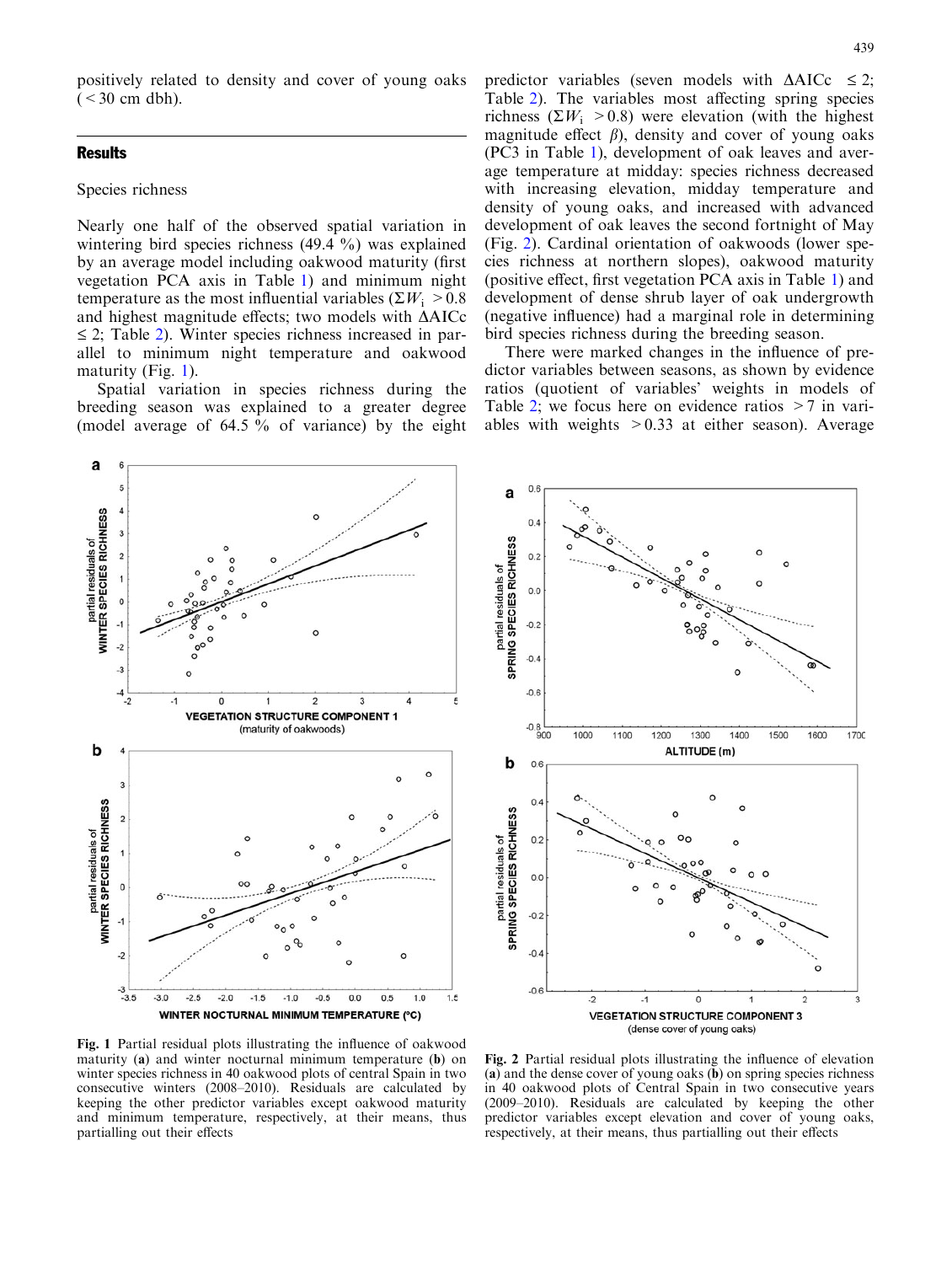<span id="page-5-0"></span>minimum nighttime temperature (positively) was only influential during winter, while elevation and northern cardinal orientation (both negatively) were only influential during spring. In addition, cover of young oaks (negatively) was very influential during the breeding season and had a null effect in winter. Although less clearly related to richness, midday temperature had opposite effects in winter (positive) than in spring (negative).

### Nestedness

Both winter and spring assemblages were moderately but significantly nested. Winter assemblages (with a matrix fill of 0.26) had  $T = 17.8$   $(P_{r_1} = 0.049, P_{c_0} =$ 0.001) and NODF = 58.1  $(P_{r_1} = 0.001, P_{c_0} = 0.001)$ . The contribution of woodland plots (rows) to NODF was larger than the contribution of species (columns; 66 vs. 51). Spring assemblages (with a matrix fill of 0.33) had a higher  $T = 31.4$   $(P_{r_1} = 0.001, P_{c_0} = 0.123)$  and almost the same NODF = 58.9 ( $P_{r_1} = 0.001$ ,  $P_{c_0} =$ 0.041), which suggests a less ordered matrix (i.e. less nested). Again, the contribution of woodland plots (rows) to NODF was larger than that of species (columns; 61 vs. 51). Matrix size and fill were moderate, which means that T estimates are less prone to type-I error (Ulrich and Gotelli [2007](#page-10-0)).

Nestedness patterns are related to the analyzed explanatory variables (see Akaike multimodel inference in Table [3\)](#page-6-0). In winter assemblages, the predictors explained an average of 43 % of the variation in nestedness rank (six models with  $\triangle AICc \leq 2$ ). Larger contributions were made by temperature (both midday and minimum nighttime temperatures) and the first vegetation PCA axis (oakwood maturity), all with a negative effect on the nestedness rank. Therefore, colder and younger woodland plots in winter showed an orderly impoverishment in species composition. In spring assemblages, a similar average proportion of the variation in nestedness rank was explained by the descriptors (40 %; four models with  $\triangle AICc \leq 2$ ; Table [3](#page-6-0)). In this case, larger contributions were made by elevation (with a positive effect on nestedness rank), oakwood maturity (PC1, with negative effect), the development of a dense shrub layer of brooms and oak regrowth (PC2), and the cover of a dense layer of young oaks (PC3; the last two factors with a positive effect on nestedness rank). Thus, communities in spring displayed a gradual impoverishment in young forests with a dense shrub layer located at high elevations.

The most remarkable seasonal differences in the influence of environmental predictors on the orderly impoverishment in species composition of bird assemblages were: (1) the high importance of elevation in spring and its null influence during winter, (2) the higher influence of temperature in winter compared to spring, (3) and the higher importance of all vegetation structure components in spring compared to winter (compare Akaike weights in Table [3](#page-6-0) between both seasons).

| Winter                                         | PC1     | <b>TNOCT</b>     | <b>TZENIT</b>   | <b>ELEVATION</b>  | <b>ORIENT</b> | PC <sub>2</sub> | PC <sub>3</sub> |         | <b>LEAF INDEX</b> | $R^2$ (%) | $W_i$ | AICc  |
|------------------------------------------------|---------|------------------|-----------------|-------------------|---------------|-----------------|-----------------|---------|-------------------|-----------|-------|-------|
| Standardized regression coefficients $(\beta)$ |         |                  |                 |                   |               |                 |                 |         |                   |           |       |       |
| Model 1                                        | 0.45    | 0.36             |                 |                   |               |                 |                 |         |                   | 49.2      | 0.70  | 136.3 |
| Model 2                                        | 0.44    | 0.32             | 0.08            |                   |               |                 |                 |         |                   | 49.7      | 0.30  | 138.0 |
| Weighted average                               |         |                  |                 |                   |               |                 |                 |         |                   |           |       |       |
| β                                              | 0.45    | 0.35             | 0.02            | 0.00              | 0.00          | 0.00            | 0.00            |         |                   | 49.4      |       |       |
| $\Sigma W_i$                                   | 1.00    | 1.00             | 0.30            | 0.00              | 0.00          | 0.00            | 0.00            |         |                   |           |       |       |
| Spring                                         |         | <b>ELEVATION</b> | PC <sub>3</sub> | <b>LEAF INDEX</b> | <b>TZENIT</b> | <b>ORIENT</b>   | PC1             | PC2     | <b>TNOCT</b>      | $R^2$ (%) | $W_i$ | AICc  |
| Standardized regression coefficients $(\beta)$ |         |                  |                 |                   |               |                 |                 |         |                   |           |       |       |
| Model 1                                        | $-0.72$ |                  | $-0.41$         | 0.30              | $-0.27$       | $-0.19$         |                 |         |                   | 64.1      | 0.22  | 149.8 |
| Model 2                                        | $-0.72$ |                  | $-0.40$         | 0.34              | $-0.25$       | $-0.20$         |                 | $-0.18$ |                   | 67.2      | 0.17  | 150.3 |
| Model 3                                        | $-0.61$ |                  | $-0.41$         | 0.34              | $-0.24$       |                 |                 |         |                   | 61.6      | 0.16  | 150.4 |
| Model 4                                        | $-0.47$ |                  | $-0.40$         | 0.30              | $-0.21$       |                 | 0.25            |         |                   | 65.7      | 0.15  | 150.6 |
| Model 5                                        | $-0.61$ |                  | $-0.41$         | 0.38              | $-0.23$       |                 |                 | $-0.18$ |                   | 64.4      | 0.12  | 151.0 |
| Model 6                                        | $-0.39$ |                  | $-0.32$         | 0.28              |               |                 | 0.28            |         |                   | 62.6      | 0.10  | 151.3 |
| Model 7                                        | $-0.56$ |                  | $-0.40$         | 0.29              | $-0.23$       | $-0.12$         | 0.21            |         |                   | 66.6      | 0.09  | 151.6 |
| Weighted average                               |         |                  |                 |                   |               |                 |                 |         |                   |           |       |       |
| β                                              | $-0.60$ |                  | $-0.40$         | 0.32              | $-0.22$       | $-0.08$         | 0.08            | $-0.05$ | 0.00              | 64.5      |       |       |
| $\Sigma W_i$                                   | 1.00    |                  | 1.00            | 1.00              | 0.90          | 0.47            | 0.33            | 0.29    | 0.00              |           |       |       |

Table 2 Alternative models for species richness of birds in 40 oakwood plots of central Spain in winter and spring of two consecutive years (2008–2010), ordered by the value of the AICc criterion (with small sample correction)

Only those models with an increase in the AICc statistic  $\leq 2$  are shown. Figures for each variable are beta regression coefficients obtained in general linear models

 $\Sigma W_i$  sum of weights of the models in which the variable appears,  $R^2$  variance explained by each model (in %);  $W_i$  model weight. PC1, PC2 and PC3 habitat structure components (see Table [1\)](#page-3-0), TNOCT average minimum nocturnal temperature, TZENIT average midday temperature, ORIENT cosine of the cardinal orientation of each woodland plot defining a north (positive) to south (negative) vector, LEAF INDEX average oak leaf development on 2nd fortnight of May (not possible to analyze in winter time due to the lack of foliage in that season)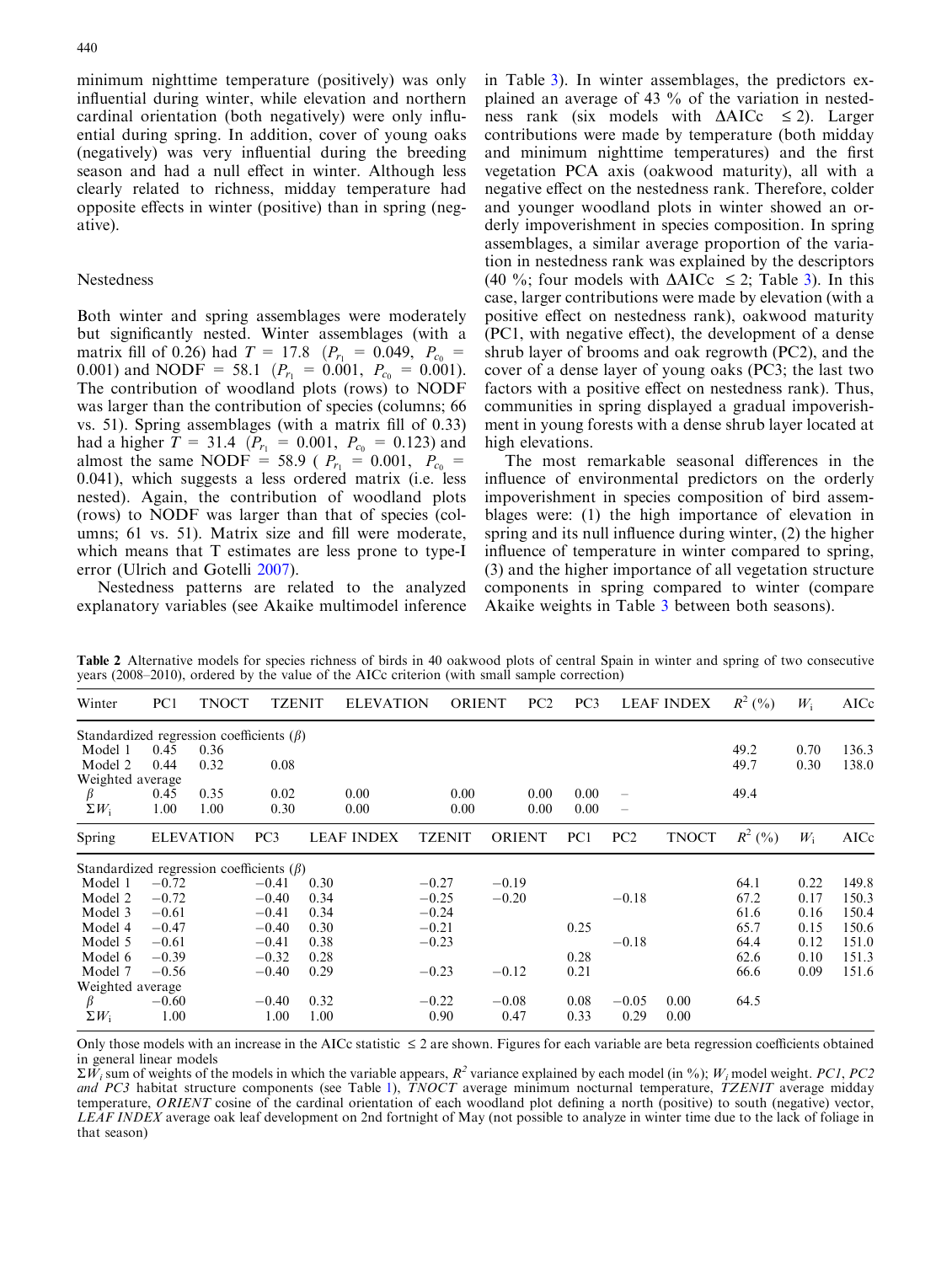<span id="page-6-0"></span>

|  |  | Table 3 Alternative models for nestedness rank of bird composition in 40 oakwood plots of central Spain in winter and spring of two |  |  |  |  |  |
|--|--|-------------------------------------------------------------------------------------------------------------------------------------|--|--|--|--|--|
|  |  | consecutive years (2008–2010), ordered by the value of the AICc criterion (AIC with small sample correction)                        |  |  |  |  |  |

| Winter                                         | PC1              | TZENIT  |                 | <b>TNOCT</b>    | <b>ORIENT</b>   |        | <b>ELEVATION</b> | PC <sub>2</sub>   | PC <sub>3</sub> | <b>LEAF INDEX</b> | $R^2$ (%) | $W_i$ | AICc |
|------------------------------------------------|------------------|---------|-----------------|-----------------|-----------------|--------|------------------|-------------------|-----------------|-------------------|-----------|-------|------|
| Standardized regression coefficients $(\beta)$ |                  |         |                 |                 |                 |        |                  |                   |                 |                   |           |       |      |
| Model 1                                        | $-0.25$          | $-0.25$ | $-0.35$         |                 |                 |        |                  |                   |                 |                   | 46.2      | 0.26  | 1.15 |
| Model 2                                        | $-0.27$          |         |                 | $-0.46$         |                 |        |                  |                   |                 |                   | 41.8      | 0.21  | 1.58 |
| Model 3                                        | $-0.39$          | $-0.38$ |                 |                 |                 |        |                  |                   |                 |                   | 38.6      | 0.16  | 2.16 |
| Model 4                                        | $-0.36$          | $-0.44$ |                 |                 | $-0.19$         |        |                  |                   |                 |                   | 41.8      | 0.15  | 2.28 |
| Model 5                                        |                  | $-0.27$ | $-0.47$         |                 |                 |        |                  |                   |                 |                   | 41.5      | 0.13  | 2.52 |
| Model 6                                        | $-0.26$          | $-0.29$ | $-0.31$         |                 | $-0.10$         |        |                  |                   |                 |                   | 47.0      | 0.10  | 2.96 |
| Weighted average                               |                  |         |                 |                 |                 |        |                  |                   |                 |                   |           |       |      |
| β                                              | $-0.26$          | $-0.25$ |                 | $-0.28$         | $-0.04$         | 0.00   |                  | 0.00              | 0.00            |                   | 42.9      |       |      |
| $\Sigma W_i$                                   | 0.87             | 0.79    |                 | 0.70            | 0.25            | 0.00   |                  | 0.00              | 0.00            |                   |           |       |      |
| Spring                                         | <b>ELEVATION</b> |         | PC <sub>1</sub> | PC <sub>2</sub> | PC <sub>3</sub> | TZENIT |                  | <b>LEAF INDEX</b> | <b>TNOCT</b>    | <b>ORIENT</b>     | $R^2$ (%) | $W_i$ | AICc |
| Standardized regression coefficients $(\beta)$ |                  |         |                 |                 |                 |        |                  |                   |                 |                   |           |       |      |
| Model 1                                        | 0.39             |         | $-0.24$         | 0.16            | 0.25            |        |                  |                   |                 |                   | 41.5      | 0.41  | 3.19 |
| Model 2                                        | 0.42             |         | $-0.22$         | 0.17            |                 |        |                  |                   |                 |                   | 35.1      | 0.25  | 4.15 |
| Model 3                                        | 0.45             |         | $-0.22$         | 0.15            | 0.31            | 0.15   |                  |                   |                 |                   | 43.0      | 0.18  | 4.79 |
| Model 4                                        | 0.36             |         | $-0.20$         | 0.22            | 0.27            |        | $-0.22$          |                   |                 |                   | 45.6      | 0.15  | 5.16 |
| Weighted average                               |                  |         |                 |                 |                 |        |                  |                   |                 |                   |           |       |      |
| β                                              | 0.41             |         | $-0.23$         | 0.17            | 0.20            | 0.03   | $-0.03$          |                   | 0.00            | 0.00              | 40.8      |       |      |
| $\Sigma W_i$                                   | 1.00             |         | 1.00            | 1.00            | 0.75            | 0.18   | 0.15             |                   | 0.00            | 0.00              |           |       |      |

Only those models with an increase in the AICc statistic  $\leq 2$  are shown. Figures for each variable are beta regression coefficients obtained in general linear models

 $\Sigma \tilde{W}_i$ , the sum of weights of the models in which the variable appears,  $R^2$  variance explained by each model (in %),  $W_i$  model weight. PC1, PC2 and PC3 habitat structure components (see Table [1](#page-3-0)), TNOCT average minimum nocturnal temperature, TZENIT average midday temperature, ORIENT cosine of the cardinal orientation of each woodland plot defining a north (positive) to south (negative) vector, LEAF INDEX average oak leaf development on 2nd fortnight of May (not possible to analyze in winter time due to the lack of foliage in that season)

#### **Discussion**

Spatial variation in bird species richness of these montane Mediterranean forests is a deterministic phenomenon both in winter and spring. Our results support the notion that patterns of biodiversity can be explained successfully at a fine-grained scale not only by habitat structure variables, but also by abiotic factors summarizing the thermal environment, which are more frequently linked to larger scales (Honkanen et al. [2010](#page-9-0); Jiménez-Valverde et al. [2011](#page-9-0)). We hypothesized that habitat structure would be the prominent factor defining habitat preferences during the breeding season (Wiens [1989a\)](#page-10-0), while temperature would be prominent in winter because it affects individual energetics through the increased physiological costs of low winter temperatures, and such constraint predominates over other biotic processes that might also influence distributions (Meehan et al. [2004;](#page-9-0) Evans et al. [2006\)](#page-9-0). We indeed found that determinants of fine-grained patterns of bird species richness and nestedness of bird assemblages in the studied oakwoods were very different between seasons. This disparity highlights the importance of understanding the mechanisms underlying specific spatial and temporal scenarios when interpreting biodiversity patterns. Moreover, the explained differences in the variation of species richness turned out to be lower in winter  $(49.4 \%)$ than in spring  $(64.5 \%)$ . The harsh winter environmental conditions, together with the vagabonding lifestyle of

birds during this period directed at confronting low resource availability, cold spells and sudden periods of bad weather conditions (Fretwell [1972\)](#page-9-0), should cause species richness to be less deterministic in winter.

Spring and winter assemblages are moderately but significantly nested, with higher nestedness of bird communities in winter than in spring. Murgui ([2010](#page-9-0)) and Fernández-Juricic [\(2000](#page-9-0)) studied Spanish urban parks and also found a nested pattern in bird communities during the breeding season. However, in contrast to our results on natural montane forests, which show more marked seasonal changes and where winter is harsher, Murgui [\(2010](#page-9-0)) found no nestedness in wintering communities of coastal parks. In that study, some species moved from parks to forage and found refuge in the surrounding urban matrix, a strategy that contributed to the nested pattern but that was not available for birds living in natural forests.

Nestedness was weaker for species than for sites, so it is more likely due to site properties (environmental conditions, habitat quality, habitat nestedness) than to species characteristics (local abundances or mass effect; Calmé and Desrochers [1999;](#page-9-0) Hylander et al. [2005](#page-9-0); Almeida-Neto et al. [2008\)](#page-9-0). These results are in agreement with the nested habitat quality hypothesis, which states that gradients of environmental harshness are a cause of nested subset patterns in communities because of differences in tolerance to the deficiency of a resource or condition among the species (Hylander et al. [2005](#page-9-0)). On the other hand, nestedness may additionally be promoted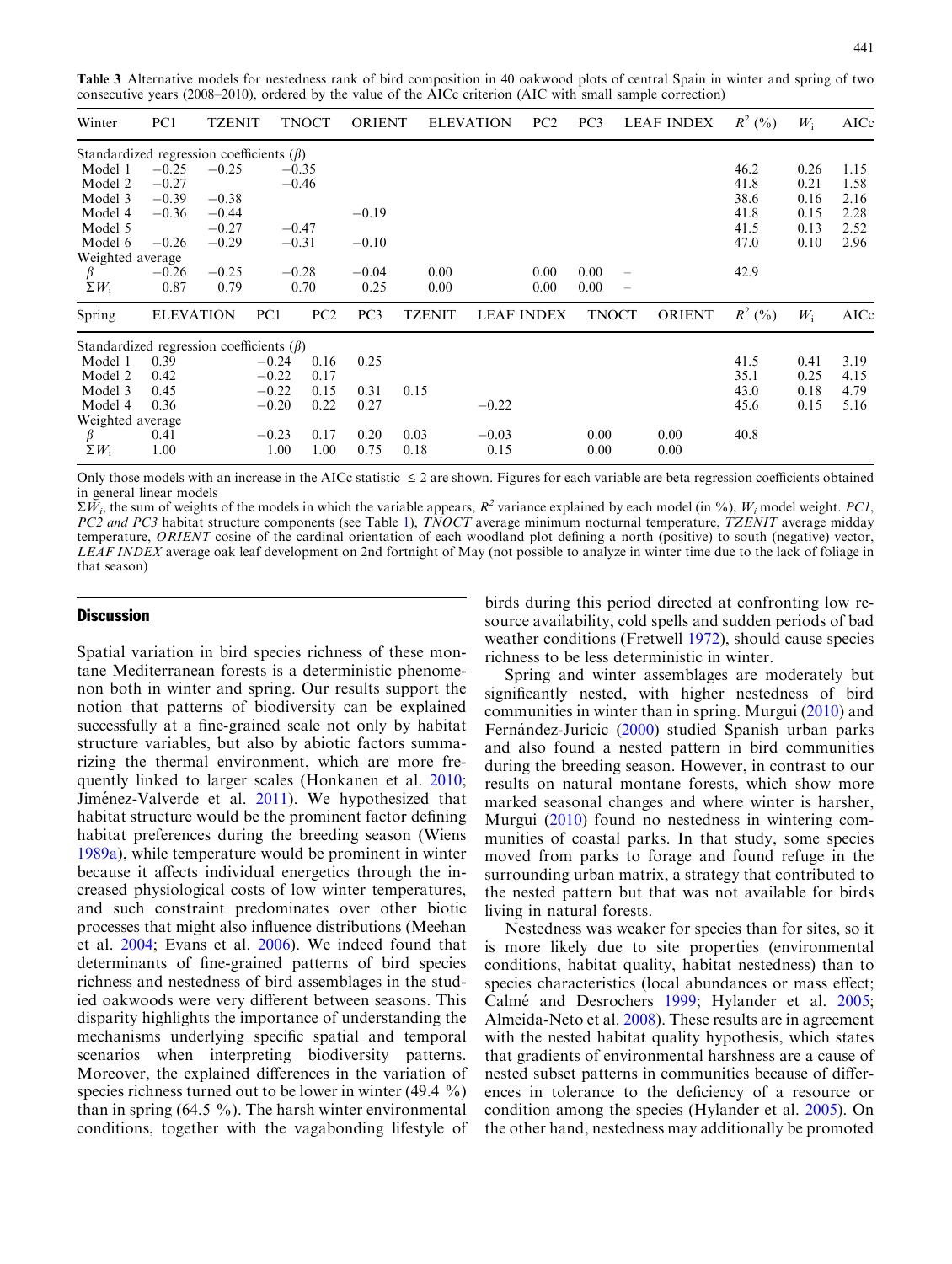by some specialized species or guilds whose abundances are tightly related to habitat structure gradients, such as trunk foragers that are more dense in mature oakwoods and rare or absent in younger stands (see Carrascal and Díaz [2006;](#page-10-0) Roberge and Angelstam 2006; Caprio et al. [2009](#page-9-0); for deciduous managed forests in Europe). Therefore, our results show that seasonality influences patterns of ordered gains and losses of species in bird assemblages where environmental characteristics are of higher importance than those related to particular species.

Air temperature has an opposite effect in structuring oakwood bird diversity in winter and in spring. Minimum night temperature has an important positive effect in winter species richness and in the orderly enrichment of winter communities, while having a null effect in spring (Tables [2](#page-5-0) and [3\)](#page-6-0). This might reflect the energetic constraints suffered by birds during long winter nights  $(14 h 41'$  on 01 January in the study area), when environmental temperatures fall well outside the thermoneutral range for small passerines (usually between 20 and 32 °C; Calder and King [1974](#page-9-0); Kendeigh et al. [1977\)](#page-9-0). Under these high thermoregulation costs, a variation of 4.2  $\degree$ C in night temperature among woodland plots (ranging from  $-3.0$  to 1.2 °C, "Appendix") can make the difference and thus determine winter species richness through residency-area selection. This is not relevant in spring, when the duration of night is shorter  $(9 h 32'$  on 15 May in the study area), night temperatures are con-siderably higher (see "[Appendix](#page-8-0)"), and thermoregulation costs are consequently reduced.

Contrary to night temperature, midday temperature has an important negative effect on spring species richness and an almost null effect on winter (Table [2](#page-5-0)). The negative effect of midday temperatures in spring may reflect future temperature stress at summertime. Midday spring temperature during the study period was not determined to be stressful (variation of  $16.4-23.1$  °C among the 40 woodland plots), while in summer, mean midday temperature was  $27.7 \text{ °C}$  (range  $24.3-31.0 \text{ °C}$  in July and August) and temperature went over 30  $\degree$ C for an average of 123 h per plot (range of 0.5–346.2 h; data obtained during 62 days on July to August-2010). Moreover, summer and spring midday temperatures were highly correlated across the 40 study woodland plots ( $r = 0.686$ ). Thus, the negative effect of midday spring temperatures could be related to summer residence and the prevention of high temperatures and water stress in the warmest season (Williams and Tieleman [2000](#page-10-0); Tieleman and Williams [2002\)](#page-10-0), an in-advance response to summer stress in these forests. There is a great deal of evidence of the influence of the recent increase in ambient temperatures on the breeding biology of many bird species, both at local and large spatial scales (Visser et al. [1998;](#page-10-0) Sanz [2002;](#page-10-0) Sæther et al. [2003;](#page-10-0) Visser [2008\)](#page-10-0). Increasing temperatures have led to important changes in the onset of breeding, clutch size and hatching and fledging success in Mediterranean montane populations of several passerine species inhabiting oakwoods in central Spain, with mismatches between the timing of peak

food supply, nestling demands and fewer young fledging with warmer temperatures (Sanz et al. [2003;](#page-10-0) Potti [2008](#page-10-0), [2009\)](#page-10-0). Therefore, we postulate an impoverishment of breeding bird communities in these forests if spring and summer temperatures continue to increase in the future (I.P.C.C. [2007;](#page-9-0) Brunet et al. [2009\)](#page-9-0), especially at lower elevations where higher temperatures and higher current species richness are found.

Elevation is the most important factor governing species richness and nestedness in spring, while having a complete null effect in winter: elevation has a marked negative effect on both species richness and the nested enrichment of communities in spring (see in Tables [2,](#page-5-0) [3](#page-6-0) the sum of Akaike weights and standardized partial regression coefficients, after controlling for temperature, vegetation structure and orographic factors). Due to its inverse relationship with temperature (the adiabatic lapse rate), and the negative effect of temperature on species richness during the breeding season, we could expect an increase in species richness at higher elevations. Moreover, recent climate warming has been shown to induce upward elevational shifts of the distributional range of several species that track favorable abiotic conditions (Parmesan and Yohe [2003;](#page-9-0) Sekercioglu et al. [2008](#page-10-0); Maggini et al. [2011;](#page-9-0) but see Archaux [2004](#page-9-0); Popy et al. [2010\)](#page-10-0). The positive relationship between elevation and species richness at a local scale is also predicted considering the general biogeographic pattern observed for birds in the Iberian Peninsula at larger spatial scales: the frequency of occurrence of species belonging to the European, Palaearctic and Holarctic biogeographic groups are usually positively associated with elevation (Carrascal and Díaz  $2003$ ). This result may respond to a conservative strategy during the breeding season, when parental investment is most at risk. At higher elevations climate instability increases, with a corresponding rise in cold spells and snowfalls (0 vs. 9 days of frosts and 0 vs. 2.25 days of snowfalls per month in May 2009 and 2010, in lower versus higher meteorological stations; Spanish Agencia Estatal de Meteorología; Ministerio de Medio Ambiente, Medio Rural y Marino; data for four meteorological stations located at 925–1160 and 1532–1894 m a.s.l.). These unpredictable events may compromise incubation and breeding of woodland birds in the mountainous areas by both suddenly decreasing air temperatures and reducing food availability (see Sanz and Moreno [1995](#page-10-0) for a food provisioning experiment in a population of Ficedula hypoleuca breeding at high elevation in central Spain). Therefore, it seems that the commonly proposed strategy of altitudinal migration to escape from global warming effects is not that simple, as birds depend on climatic variables other than temperature (La Sorte and Jetz [2010](#page-9-0)).

Relationships between vegetation variables (of habitat structure and phenology) and bird community parameters (species richness or nestedness) seems to be stronger in spring than in winter. Moreover, the relative relevance of each habitat structure component depends on the season. In winter, forest maturity is the only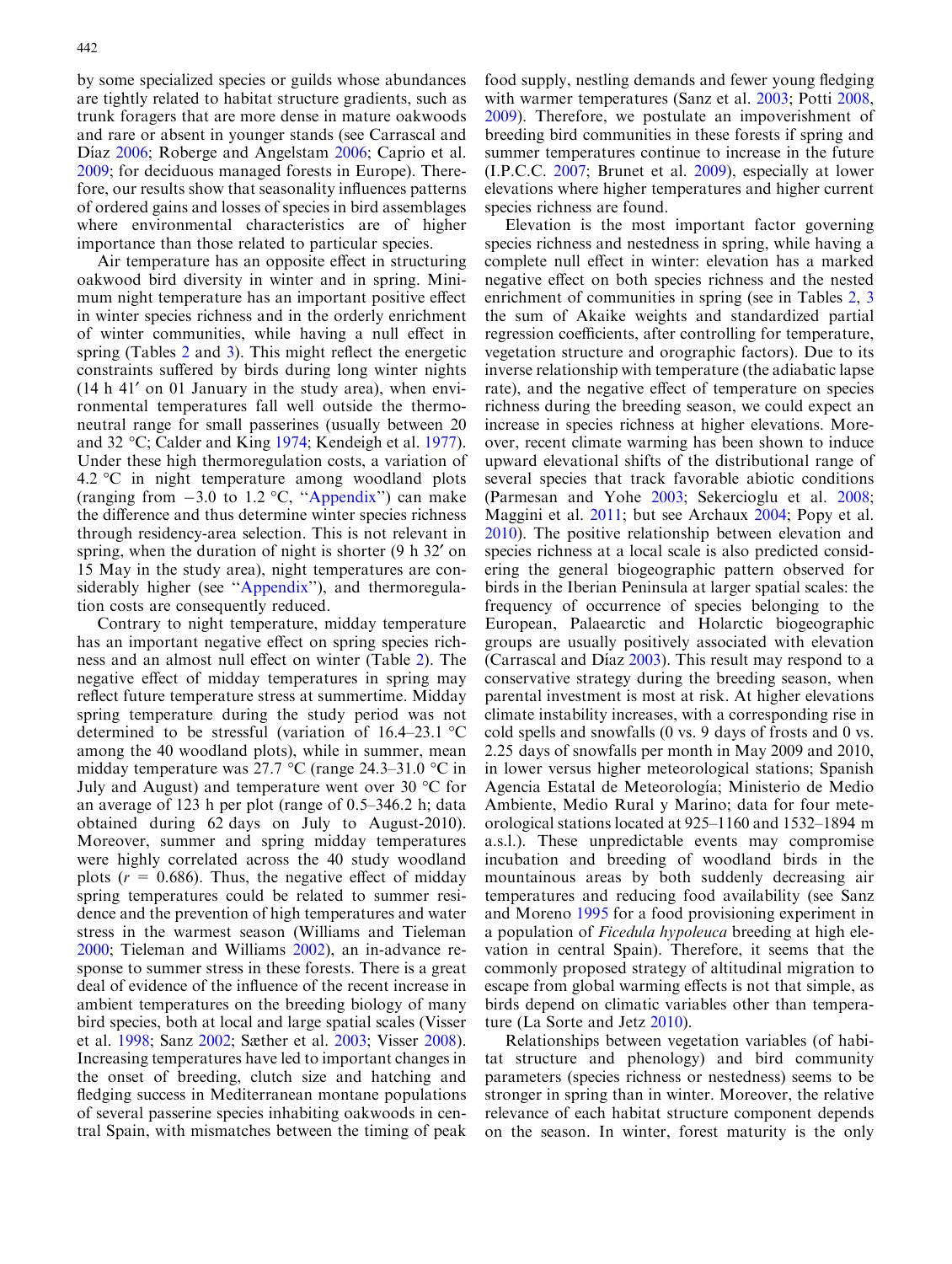<span id="page-8-0"></span>relevant component of vegetation structure for bird species richness, and maturity governs the ordered appearance of species throughout these monospecific forests. Forest maturity is also related to nestedness in the breeding season, in concordance with Fernández-Juricic ([2000](#page-9-0)). Nevertheless, young tree cover negatively affects species richness during this season, being the most important factor with regard to vegetation structure. This result highlights the importance of oak regrowth clearance and thinning (the reduction of the high density of young oaks) in young forests, in order to avoid forest monotony and to increase the heterogeneity of the understory layer. These silvicultural practices will allow a higher penetrability of potential breeding birds of Mediterranean forests contributing to the diversifi-cation of the avifauna (De la Montaña et al. [2006](#page-9-0)).

The phenology of leaf development has an important influence on bird species richness in the studied oakwoods. Leaf development is tightly related to the reproductive phenology of birds through the availability of arthropods (mainly caterpillars) that depend on temporal changes in the amount and quality of foliage (Van Balen [1973](#page-10-0); Forkner et al. [2004](#page-9-0)). The coupling of the maximal peak in food abundance to the peak in chick feeding demands has important consequences for reproductive success of woodland birds (Van Noordwijk et al. [1995;](#page-10-0) Buse et al. [1999](#page-9-0)). Our result completely agrees with a number of studies on these species in the Palaearctic Region that have found a tight correlation between an early breeding date and reproductive success (for instance, see Sanz [1999](#page-10-0) for Blue tit, Cyanistes caeruleus and Barba et al. [1995](#page-9-0) for Great tit, Parus *major*). These two points imbricate the mechanism by

In conclusion, determinism and determinants of bird species richness and community species losses along environmental gradients in montane Mediterranean oakwoods depends highly on the season, highlighting the importance of understanding the mechanisms underlying specific scenarios when interpreting biodiversity patterns. Winter is the season when species richness and community nestedness are less deterministic, the only important factors being forest maturity and minimum night temperature: wintering birds prefer mature forests with higher nocturnal temperatures where they can minimize thermoregulation costs during the most stringent hours. Bird species richness and community nestedness are more deterministic in spring when birds prefer cooler forests at midday, located at lower elevations, with a lower density of a monotonous undergrowth layer of young oaks and an advanced tree leaf development where reproduction can be initiated earlier. Even in the more energy-favorable period, parental investment seems to be threatened by sudden cold spells associated with higher elevations or high midday temperatures both during the breeding season and the summer.

Acknowledgments This paper was funded by project CGL2008- 02211/BOS of the Spanish Ministry of Educación y Ciencia. We also thank Claire Jasinski for improving the English of the manuscript.

#### Appendix

See Table 4.

Table 4 Mean and range (min/max) of study variables in 40 oakwood plots in central Spain during winter and spring of two consecutive years (2008–2010)

|                                                                            | Mean    | Min/max    |
|----------------------------------------------------------------------------|---------|------------|
| Cumulative number of bird species (in 3 censuses); winter                  | 6.6     | 1/15       |
| Cumulative number of bird species (in 3 censuses); spring                  | 12.9    | 8/19       |
| Average number of bird species (in 3 censuses); winter                     | 3.1     | 0.3/8      |
| Average number of bird species (in 3 censuses); spring                     | 8.2     | 4/13.3     |
| Elevation (m)                                                              | 1260    | 965/1597   |
| Cardinal orientation $(°$ to north)                                        | 144     | 1/358      |
| Average air temperature at midday $({}^{\circ}C)$ ; winter                 | 5.5     | 3.4/7.1    |
| Average air temperature at midday $(^{\circ}C)$ ; spring                   | 19.9    | 16.4/23.1  |
| Average minimum night temperature $({}^{\circ}C)$ ; winter                 | $-0.75$ | $-3.0/1.2$ |
| Average minimum night temperature $({}^{\circ}C)$ ; spring                 | 9.2     | 6.1/11.9   |
| Cover of thorny, fruit producing, shrubs (Crataegus, Rubus, Rosa, ) $(\%)$ | 4.4     | 0/45       |
| Cover of maquis ( <i>Cistus</i> ) shrubs $(\%$ )                           | 3.7     | 0/52       |
| Cover of brooms ( <i>Cytisus</i> and <i>Genista</i> shrubs) $(\%)$         | 6.4     | 0/37       |
| Cover of oak regrowth $(< 2$ m in height) $(\%)$                           | 5.3     | 0/50       |
| Average shrub layer height (m)                                             | 1.0     | 0.0/2.40   |
| Tree layer cover $(\% )$                                                   | 64.2    | 24/90      |
| Average oak height (m)                                                     | 11.7    | 6/17       |
| Density of small sized oaks (trunks 5–10 cm dbh per ha)                    | 508     | 31/2098    |
| Density of medium sized oaks (trunks $10-30$ cm dbh per ha)                | 687     | 145/2292   |
| Density of large sized oaks (trunks $>$ 30 cm dbh per ha)                  | 29      | 0/158      |
| Average diameter of the five thickest oaks (cm)                            | 32      | 19/55      |
| Number of trunks covered by ivy (per ha)                                   | 22      | 0/357      |
| Oak leaf index (average on 2nd fortnight of May)                           | 4.6     | 2.3/5.7    |

Number of bird species refer to census plots 75 m in diameter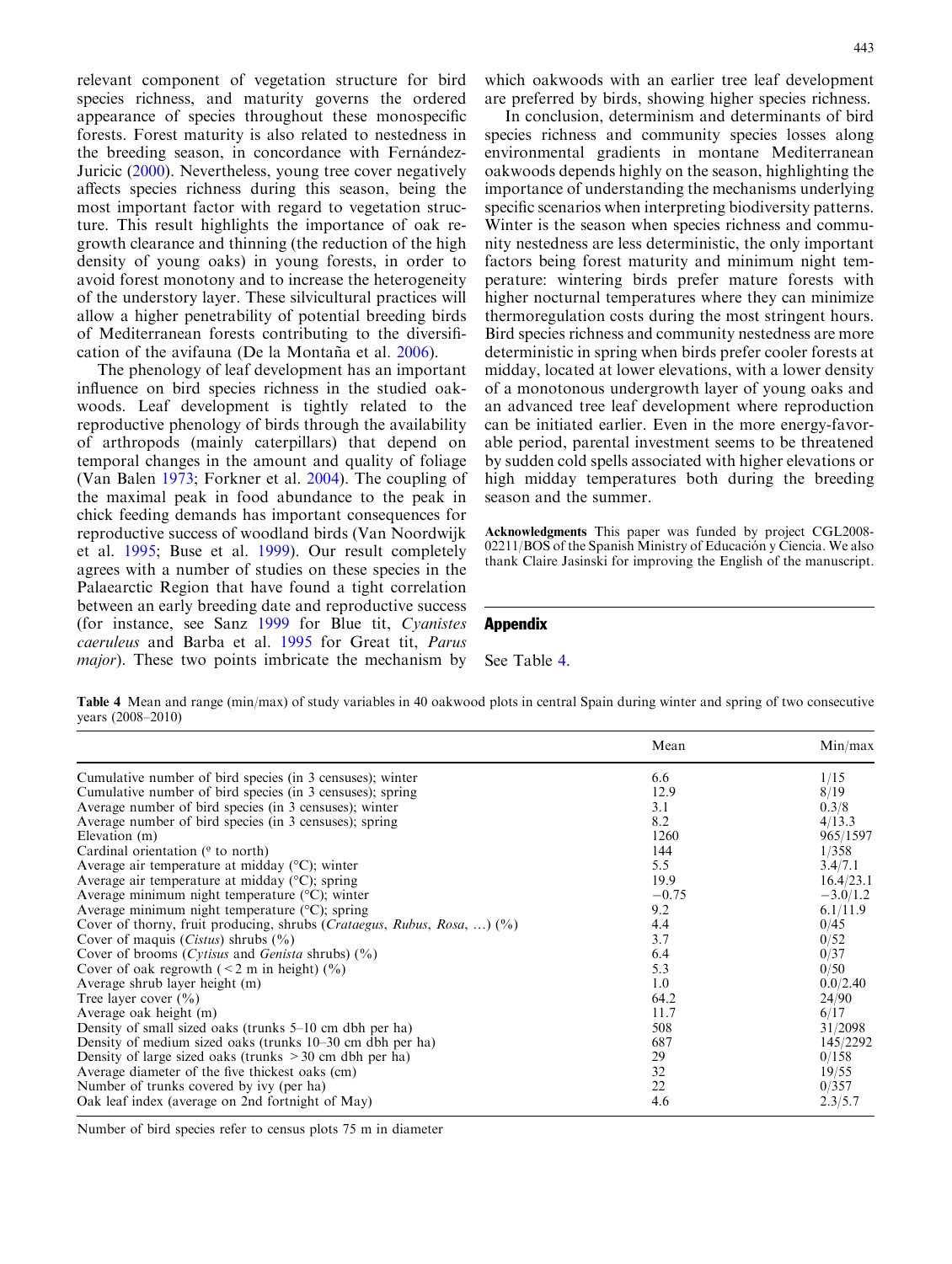### <span id="page-9-0"></span>**References**

- Brunet M et al (2009) Generación de escenarios regionalizados de cambio climático para España. In: Ministerio de Medio Ambiente y Medio Rural y Marino AEdM (ed). Ministerio de Medio Ambiente y Medio Rural y Marino, Agencia Estatal de Meteorología, Madrid
- Almeida-Neto M, Guimarães PR Jr, Lewinsohn TM (2007) On nestedness analyses: rethinking matrix temperature and antinestedness. Oikos 116:716–722
- Almeida-Neto M, Guimarães P, Guimarães PR Jr, Loyola RD, Ulrich W (2008) A consistent metric for nestedness analysis in ecological systems: reconciling concept and measurement. Oikos 117:1227–1239
- Araújo MB, Thuiller W, Pearson RG (2006) Climate warming and the decline of amphibians and reptiles in Europe. J Biogeogr 33:1712–1728
- Archaux F (2004) Breeding upwards when climate is becoming warmer: no bird response in the French Alps. Ibis 146:138–144
- Arnold TW (2010) Uninformative parameters and model selection using Akaike's information criterion. J Wildl Manage 74:1175–1178
- Barba E, Gil-Delgado JA, Monrós JS (1995) The costs of being late—consequences of delaying Great Tit Parus major first clutches. J Anim Ecol 64:642–651
- Bibby CJ, Burgess ND, Hill DA, Mustoe SH (2000) Bird census techniques, 2nd edn. Academic Press, London
- Breckle S (2002) Walter's vegetation of the Earth. The ecological systems of the geo-biosphere, 4th edn. Springer, Berlin
- Burnham KP, Anderson DR (2002) Model selection and multimodel inference. A practical information–theoretic approach. Springer, New York
- Burnham KP, Anderson DR (2004) Multimodel inference—understanding AIC and BIC in model selection. Sociol Method Res 33:261–304
- Buse A, Dury SJ, Woodburn RJW, Perrins CM, Good JEG (1999) Effects of elevated temperature on multi-species interactions: the case of Pedunculate Oak, Winter Moth and Tits. Funct Ecol  $13:74-82$
- Calder W, King J (1974) Thermal and caloric relations of birds. In: Farner D, King J (eds) Avian biology, vol 4. Academic Press, New York, pp 259–413
- Calme´ S, Desrochers A (1999) Nested bird and micro-habitat assemblages in a peatland archipelago. Oecologia 118:361–370
- Caprio E, Ellena I, Rolando A (2009) Assessing habitat/landscape predictors of bird diversity in managed deciduous forests: a seasonal and guild-based approach. Biodivers Conserv 18:1287–1303
- Carnicer J, Díaz-Delgado R (2008) Geographic differences between functional groups in patterns of bird species richness in North America. Acta Oecol 33:253–264
- Carrascal LM, Díaz L (2003) Asociación entre distribución continental y regional. Análisis con la avifauna forestal y de medios arbolados de la Península Ibérica. Graellsia 59:179-207
- Carrascal LM, Díaz L (2006) Winter bird distribution in abiotic and habitat structural gradients: a case study with mediterranean montane oakwoods. Ecoscience 13:100–110
- Carrascal LM, Potti J, Sánchez-Aguado FJ (1987) Spatio-temporal organization of the bird communities in two Mediterranean montane forests. Holarctic Ecol 10:185–192
- Carrascal LM, Villén-Pérez S, Seoane J (2012) Thermal, food and vegetation effects on winter bird species richness of Mediterranean oakwoods. Ecol Res 27:293–302
- Costa M, Morla C, Sáinz-Ollero H (1998) Los bosques ibéricos. Una interpretación geobotánica. Geoplaneta, Barcelona
- De la Montaña E, Rey-Benayas JM, Carrascal LM (2006) Response of bird communities to silvicultural thinning of Mediterranean maquis. J Appl Ecol 43:651–659
- Evans KL, Greenwood JJD, Gaston KJ (2005) Relative contribution of abundant and rare species to species–energy relationships. Biol Lett 1:87–90
- Evans KL, James NA, Gaston KJ (2006) Abundance, species richness and energy availability in the North American avifauna. Global Ecol Biogeogr 15:372–385
- Fernández-Juricic E (2000) Bird community composition patterns in urban parks of Madrid: the role of age, size and isolation. Ecol Res 15:373–383
- Forkner RE, Marquis RJ, Lill JT (2004) Feeny revisited: condensed tannins as anti-herbivore defences in leaf-chewing herbivore communities of Quercus. Ecol Entomol 29:174–187
- Fretwell S (1972) Populations in a seasonal environment. Princeton University Press, Princeton
- Hinsley SA, Hill RA, Fuller RJ, Bellamy PE, Rothery P (2009) Bird species distributions across woodland canopy structure gradients. Commun Ecol 10:99–110
- Honkanen M, Roberge J-M, Rajasärkkä A, Mönkkönen M (2010) Disentangling the effects of area, energy and habitat heterogeneity on boreal forest bird species richness in protected areas. Global Ecol Biogeogr 19:61–71
- Hurlbert AH (2004) Species–energy relationships and habitat complexity in bird communities. Ecol Lett 7:714–720
- Hylander K, Nilsson C, Jonsson BG, Gothner T (2005) Differences in habitat quality explain nestedness in a land snail metacommunity. Oikos 108:351–361
- I.P.C.C. (2007) Climate change 2007: the physical science basis. Cambridge University Press, Cambridge
- Jiguet F, Brotons L, Devictor V (2011) Community responses to extreme climatic conditions. Curr Zool 57:406–413
- Jiménez-Valverde A et al (2011) Dominant climate influences on North American bird distributions. Global Ecol Biogeogr 20:114–118
- Jonsson BG (2001) A null model for randomization tests of nestedness in species assemblages. Oecologia 127:309–313
- Kendeigh S, Dol'nik V, Gavrilov V (1977) Avian energetics. In: Pinowski J, Kendeleigh S (eds) Granivorous birds in ecosystems. Cambridge University Press, New York, pp 127–204
- La Sorte FA, Jetz W (2010) Avian distributions under climate change: towards improved projections. J Exp Biol 213:862–869
- Laiolo P (2005) Spatial and seasonal patterns of bird communities in Italian agroecosystems. Conserv Biol 19:1547–1556
- Levey DJ, Stiles FG (1992) Evolutionary precursors of longdistance migration—resource availability and movement patterns in neotropical landbirds. Am Nat 140:447–476
- López de Casenave J, Cueto VR, Marone L (2008) Seasonal dynamics of guild structure in a bird assemblage of the central Monte desert. Basic Appl Ecol 9:78–90
- Maggini R et al (2011) Are Swiss birds tracking climate change? Detecting elevational shifts using response curve shapes. Ecol Model 222:21–32
- Meehan TD, Jetz W, Brown JH (2004) Energetic determinants of abundance in winter landbird communities. Ecol Lett 7:532–537
- Mönkkönen M (1994) Diversity patterns in Paleartic and Neartic forest bird assemblages. J Biogeogr 21:183–195
- Mönkkönen M, Viro P (1997) Taxonomic diversity of the terrestrial bird and mammal fauna in temperate and boreal biomes of the northern hemisphere. J Biogeogr 24:603–612
- Moore JE, Swihart RK (2007) Toward ecologically explicit null models of nestedness. Oecologia 152:763–777
- Murgui E (2007) Effects of seasonality on the species–area relationship: a case study with birds in urban parks. Global Ecol Biogeogr 16:319–329
- Murgui E (2010) Seasonality and nestedness of bird communities in urban parks in Valencia, Spain. Ecography 33:979–984
- Newton I (2007) The migration ecology of birds. Academic Press, London
- Oksanen J, Blanchet FG, Kindt R, Legendre P, Minchin PR, O'Hara RB, Simpson GL, Solymos P, Stevens MHH, Wagner H (2011) vegan: Community Ecology Package—R package version 1.17-8. <http://CRAN.R-project.org/package=vegan>
- Parmesan C, Yohe G (2003) A globally coherent fingerprint of climate change impacts across natural systems. Nature 421: 37–42